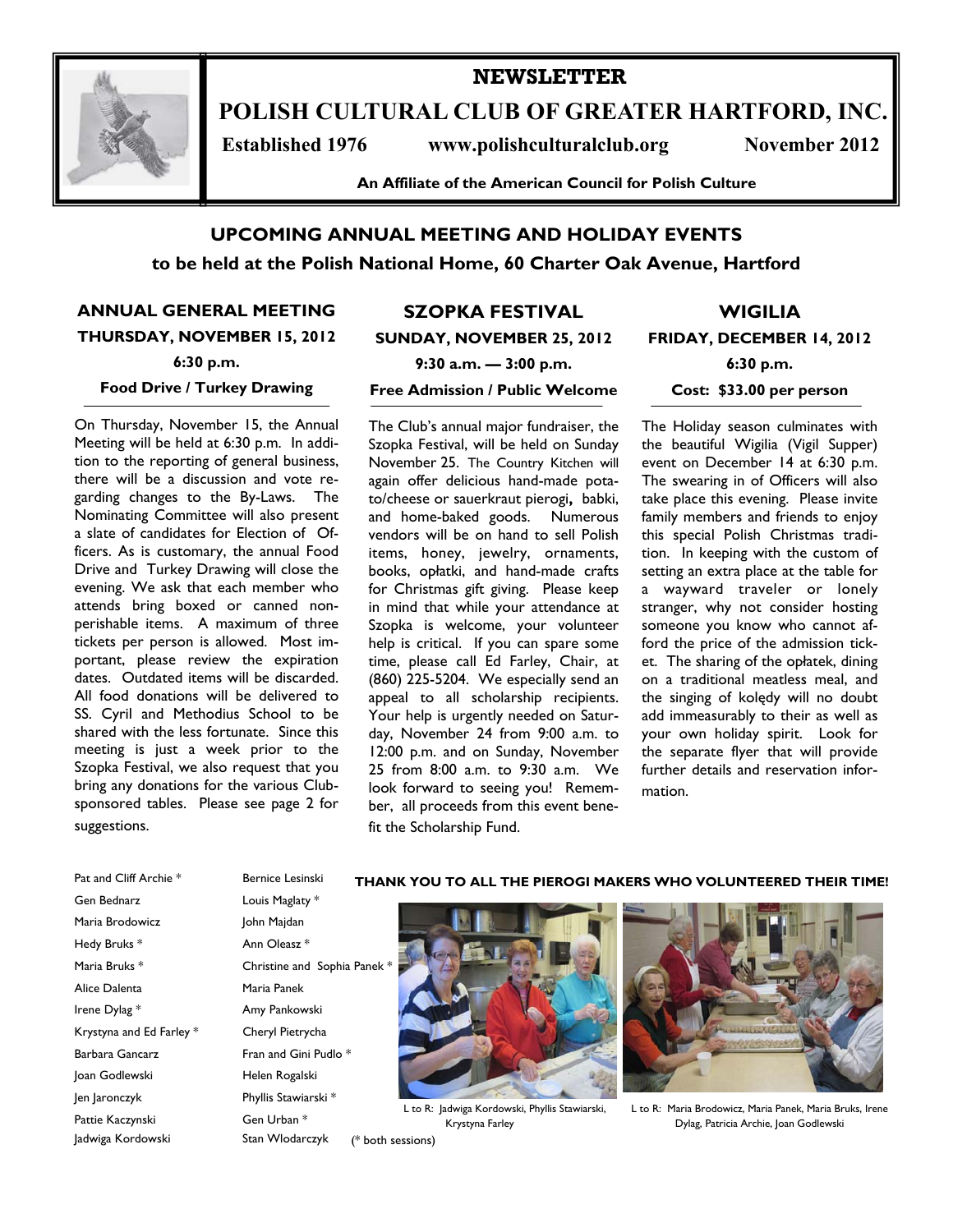

# **PRESIDENT'S MESSAGE**

I mentioned last month how fast time is passing us by and how we need to prepare for important functions that will soon be upon us. It is very important that all members take part in the proceedings of the Annual General Meeting on November 15. Your voice needs to be heard. It is also important that you participate in and support the Club's efforts in our Szopka and Wigilia events. Please refer to the articles in this newsletter for detailed information. We hope to see all of you during the holiday season.

President Clifford G. Archie

# **PROPOSED AMENDMENTS TO THE BY-LAWS OF THE PCCGH**

Each member is requested to review the insert highlighting the proposed amendments to the By-Laws, which will be discussed and voted on at the November 15 Annual Meeting. Please make every effort to attend. Thank you in advance.

#### **WITH GRATITUDE**

The Club wishes to thank Ewa Wołynska, Archival Coordinator of Polish American Archives at Central Connecticut State University, for her informative talk on Polish Americans in Connecticut and New England on September 16, 2012. It was rewarding to see materials donated to the University so well documented and preserved in special depositories. The public, scholars, and students are fortunate to have access to these services and are encouraged to take advantage of them.





Ewa Wołynska with Cliff Archie Fwa Wołynska

# *Page 2* **NEWSLETTER**

#### **REQUESTED DONATIONS FOR SZOPKA TABLES**

## **(You may bring to the Annual Meeting on November 15 or on Saturday, November 24 before noon.)**

| <u> Raffle Table:</u>    | Gifts and Gift Certificates (minimum of \$20.00)     |  |  |
|--------------------------|------------------------------------------------------|--|--|
|                          | Unique Boutique: Boxed gifts received but never used |  |  |
| <u> Vintage Jewelry:</u> | lewelry                                              |  |  |
| <u>Game Booth:</u>       | "Everybody's a Winner!" Inexpensive items for        |  |  |
|                          | children and adults.                                 |  |  |

#### **Donations Needed for SUNDAY—November 25, 2012**

Country Kitchen and Coffee Bar /Kawiarnia: Homemade breads, cakes, pies, cookies, and Polish delicacies.

#### **All pastries must be delivered before 10:00 a.m. on Sunday. Please label any items that contain nuts or peanut butter, and do not use toothpicks.**

*Members who cannot contribute to any of the above may send a monetary donation to: PCCGH, P.O. Box 380699, East Hartford, CT 06138* 

#### **MESSAGE FROM SZOPKA CHAIR, EDWARD FARLEY**

Our Szopka Festival is just a few weeks away on Sunday, November 25. Once again, we are requesting that Club members volunteer to help us set up and cover the tables on Saturday morning, November 24, at 9:00 a.m. Please bring your scissors and scotch tape.

#### **Also, please contact the following Committee Chairs if you can assist them at their tables on Sunday:**

| Szopka Chair:                        | Edward Farley:                 | (860) 225-5204   |
|--------------------------------------|--------------------------------|------------------|
|                                      | (assisted by Louis Maglaty)    |                  |
| Vendors:                             | Virginia Pudlo:                | (860) 659-0356   |
|                                      | (assisted by Mary Marek Hartz) |                  |
| Country Kitchen:                     | Louis and Anna-Mae Maglaty:    | (860) 521-7621   |
| Vintage Jewelry:                     | Hedy Bruks:                    | (860) 563-4359   |
|                                      | Elizabeth Sikorsky:            | $(860)$ 675-5313 |
| Raffle Table:                        | Joan Godlewski:                | $(860)$ 561-2839 |
|                                      | Helen Rogalsky:                | (860) 346-8320   |
|                                      | (assisted by John Majdan)      |                  |
| Everybody's a Winner: Helen Olejarz: |                                | (860) 528-9854   |
| Unique Boutique:                     | Florence Langridge:            | $(860)$ 521-4034 |
|                                      | Ann Oleasz:                    | (860) 563-9117   |
| Coffee Bar:                          | Jen Jaronczyk:                 | (860) 563-2718   |
|                                      | Maria Bruks:                   | (860) 529-4875   |

| <b>NEWSLETTER STAFF</b>  |                                     |                       |  |  |
|--------------------------|-------------------------------------|-----------------------|--|--|
| Editor:                  | <b>Frances Pudlo</b>                | (fpudlo@pdipaint.com) |  |  |
| <b>Assistant Editor:</b> | <b>Anna-Mae Maglaty</b>             |                       |  |  |
| Staff:                   | Carol Bogon Phelan, Nancy Yiznitsky |                       |  |  |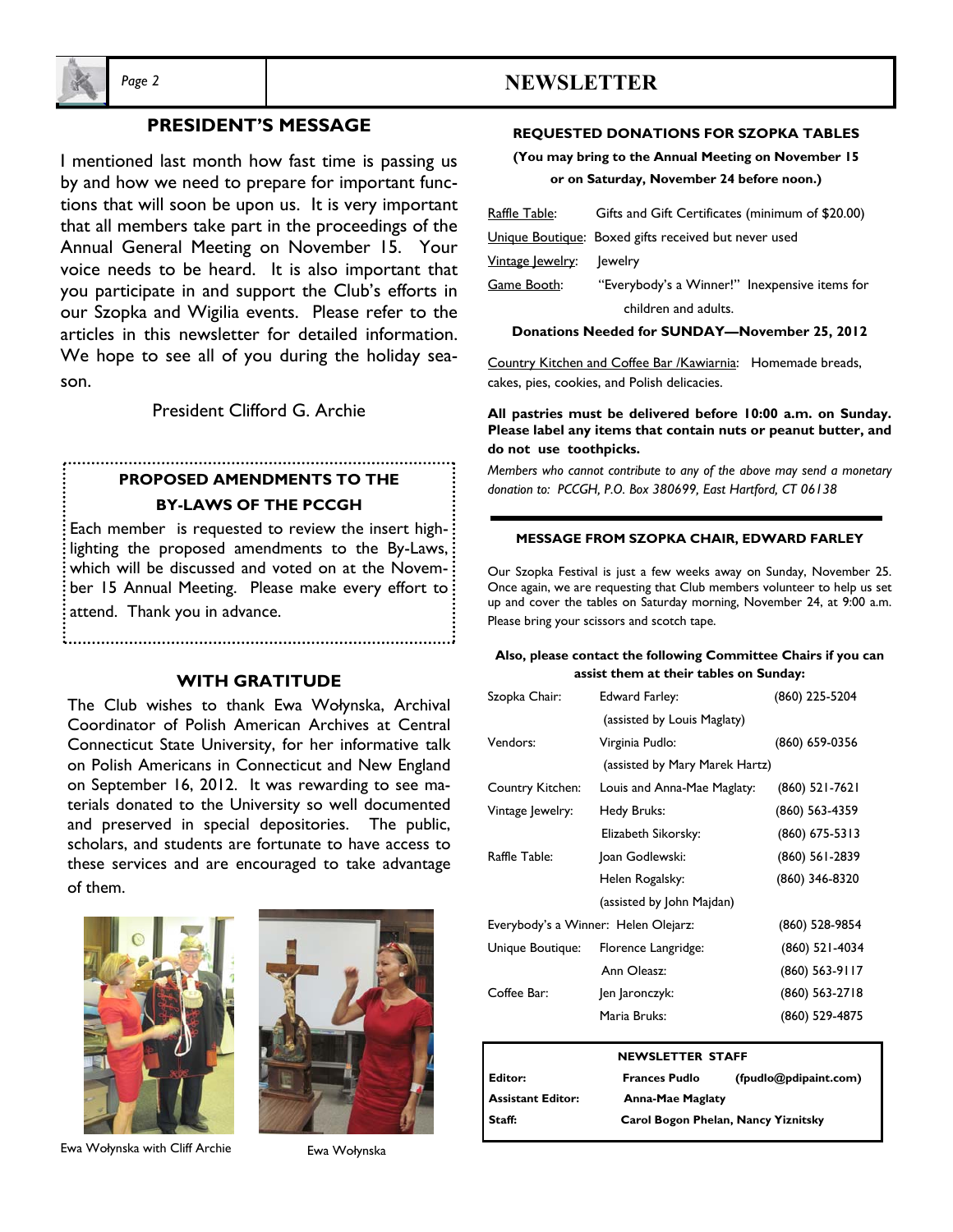# *Page 3* **Polish Cultural Club of Greater Hartford, Inc.**

## **DID YOU KNOW . . . That Kolędy are a Special Polish Tradition?**

Each year as the Christmas season approaches, the Polish people eagerly await the singing of a favorite carol (*kolęda*) pronounced *kolenda*. This word derives from the Latin word "calendae" meaning first day of the month. These songs are anonymously written but have been created over the centuries, some dating back to the 14th and 15th centuries. They began as hymns sung during Mass and eventually moved out into the populace. In them, one can feel the Polish spirit reflecting land, people, history, and faith. Most often the subject matter is the birth of Jesus, born in a humble stable surrounded by shepherds and animals. Many of the carols are regional. In Poland, the carolers known as *kolędnicy* move from house to house between Christmas and the Feast of Epiphany on January 6. They carry a pole with a star and a nativity scene and are often dressed in folk costumes or as angels, shepherds, kings, or sometimes the Grim Reaper. In return, the carolers are treated to food and drink and occasionally with a gift. The most beloved of all *kolędy* (pl.) are "Gdy się Chrystus Rodzi" — "When Christ is Born," the lullaby "Lulajże Jezuniu," and "Przybieżeli do Betlejem" — "Shepherds Arrive in Bethlehem." During his first pilgrimage to Poland as Pope, Blessed John Paul II said, "A person does not need a good voice to sing, but needs to sing to have a good voice." And so it is with us, dear members of the PCCGH, let us raise our voices at Wigilia and during the holy season and allow Poland's beloved kolędy to be heard far and

wide.



*Weso***ł***y Swi***ą***t Bo***ż***ego Narodzenia* 

# **AN IMPORTANT EDITORIAL**

We, as the Chairs of the Nominating Committee, have found this period of seeking officers for 2013 -2014 extremely disappointing and most frustrating. Certainly everyone has commitments, however, if we truly espouse the mission of the Polish Cultural Club of Greater Hartford, there should be someone within the Club who is willing to lead the Executive Committee and hence "to stay the course" of providing the best of Polish culture and history to the greater community. Convention 2009 was an electric experience. A phenomenal task led to the realization of a dream. Why? Each key player of a committee put forth the best efforts she/he possessed. It is also true that the Club's programs over the past five years have been extremely well attended, e.g., "pisanki," Chopin Concert, No. 4 Street of Our Lady, and Mario Enzler. The name of the Polish Cultural Club is respected as a group that gets things done with a spirit of camaraderie. Hospitality (gościność) is our trademark.

Unfortunately, all these accolades may be for naught. Serving as the president of the Club is an office that receives much support and guidance. This elected officer never stands alone because each member of the Executive Board is "ready" and available for whatever task is requested. In any given election year, if a president is not found, the proposed changes to the bylaws will speak to the dissolution of the Club. This is a serious issue but one which needs to be addressed. Therefore, dear members of the Polish Cultural Club of Greater Hartford, are you willing to step up to the plate when asked to be an officer? Please remember that we eagerly await your response. Dr. James Pula, editor of the Polish American Encyclopedia, was asked in a recent interview in the Polish American Journal, how he saw Polonia going in 2035. His answer provides food for thought for us as he stated: "We will no longer be geographically based, but will consist of a group of people with similar interests and views who maintain contact irrespective of distance or location." Let us be part of this group continuing to soar in spreading the good news of who, we the Poles, are.

> Patricia Archie and Anna-Mae Maglaty Chairs, Nominating Committee

Lulajże Jezuniu

Lulajże Jezuniu, moja Perełko, Lulaj ulubione me Pieścidełko. Lulajże Jezuniu, lulaj, że lulaj A ty go matulu w płaczu utulaj

Zamknijże znużone płaczem powieczki, Utulże zemdlone łkaniem usteczki. (refren)

Hush Little Jesus

Hush little Jesus, my little pearl, Hush my favorite little delight. Hush little Jesus, hush, hush But you lovely mother, solace him in tears

Close your little eyelids, tired of weeping, Solace the little lips, fainted from sobbing. (Refrain)

### **MEMBER NEWS**

Birthday wishes are extended to our matriarch and founder, Lottie Pozniak, on the occasion of her 95th birthday on October 29, 2012. For those who are interested in visiting her or sending a card, kindly do so to:

> Mrs. Eleanor Pozniak Jefferson House One John Stewart Drive Newington, CT 06111





The Club congratulates Genevieve Bednarz, who on Sunday, October 21, 2012, was awarded the Distinguished Service Award from the United Polish Societies. Although reserved and quiet, Gen does much to fulfill the mission of the Polish Cultural Club of Greater Hartford through actions rather than words. Her presence as a delegate at many of the conventions of the American Council for Polish Culture added much joy and camaraderie that will long be remembered. We applaud her!